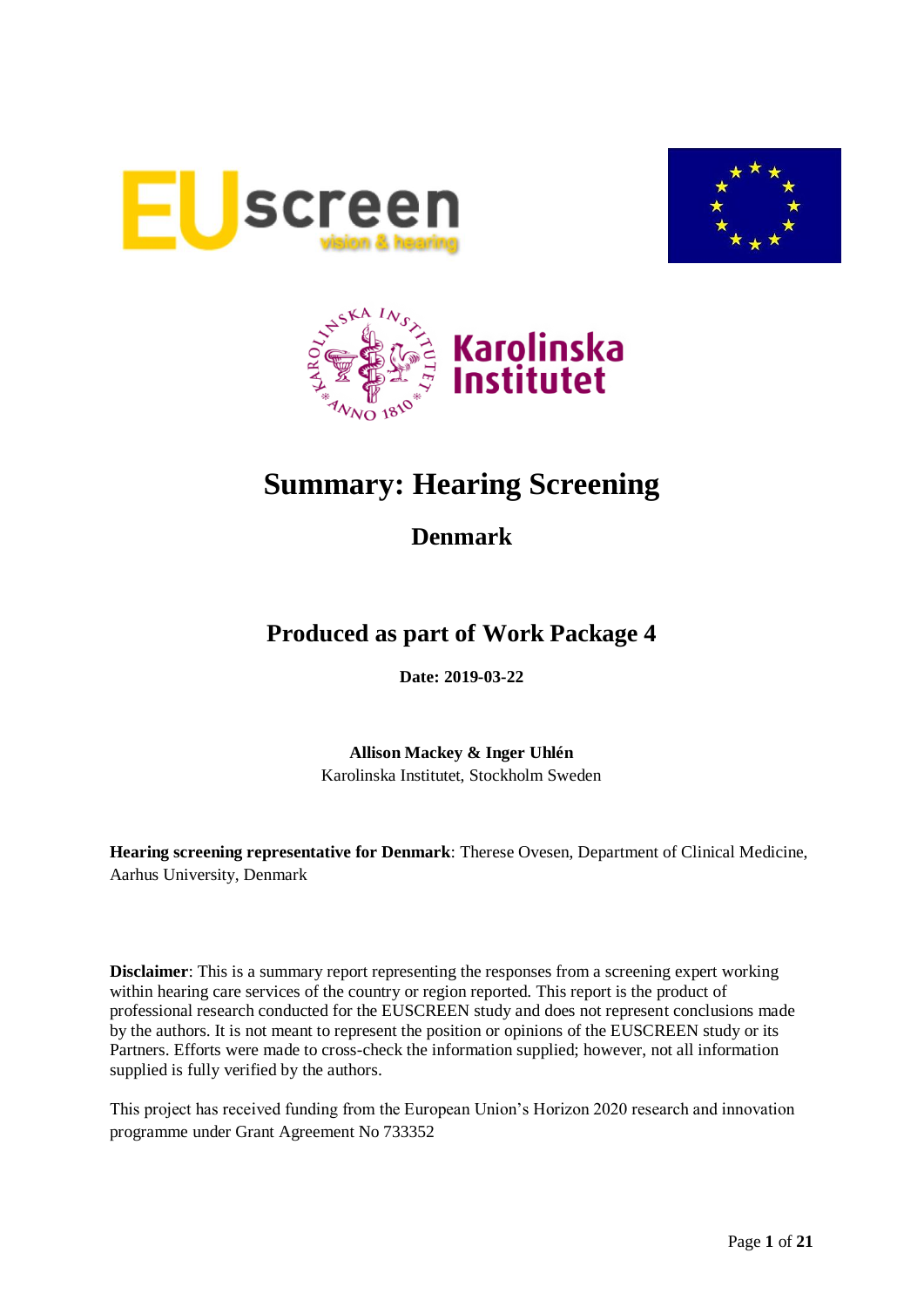

# **Table of Contents**

| 1. |      |  |
|----|------|--|
| 2. |      |  |
| 3. |      |  |
|    | 3.1. |  |
|    | 3.2. |  |
|    | 3.3. |  |
| 4. |      |  |
| 5. |      |  |
|    | 5.1. |  |
|    | 5.2. |  |
|    | 5.3. |  |
|    | 5.4. |  |
| 6. |      |  |
|    | 6.1. |  |
|    | 6.2. |  |
|    | 6.3. |  |
| 7. |      |  |
|    | 7.1. |  |
|    | 7.2. |  |
|    | 7.3. |  |
| 8. |      |  |
|    | 8.1. |  |
|    | 8.2. |  |
|    | 8.3. |  |
|    | 8.4. |  |
|    | 8.5. |  |
|    | 8.6. |  |
| 9. |      |  |
|    | 9.1. |  |
|    | 9.2. |  |
|    | 9.3. |  |
|    | 9.4. |  |
|    | 9.5. |  |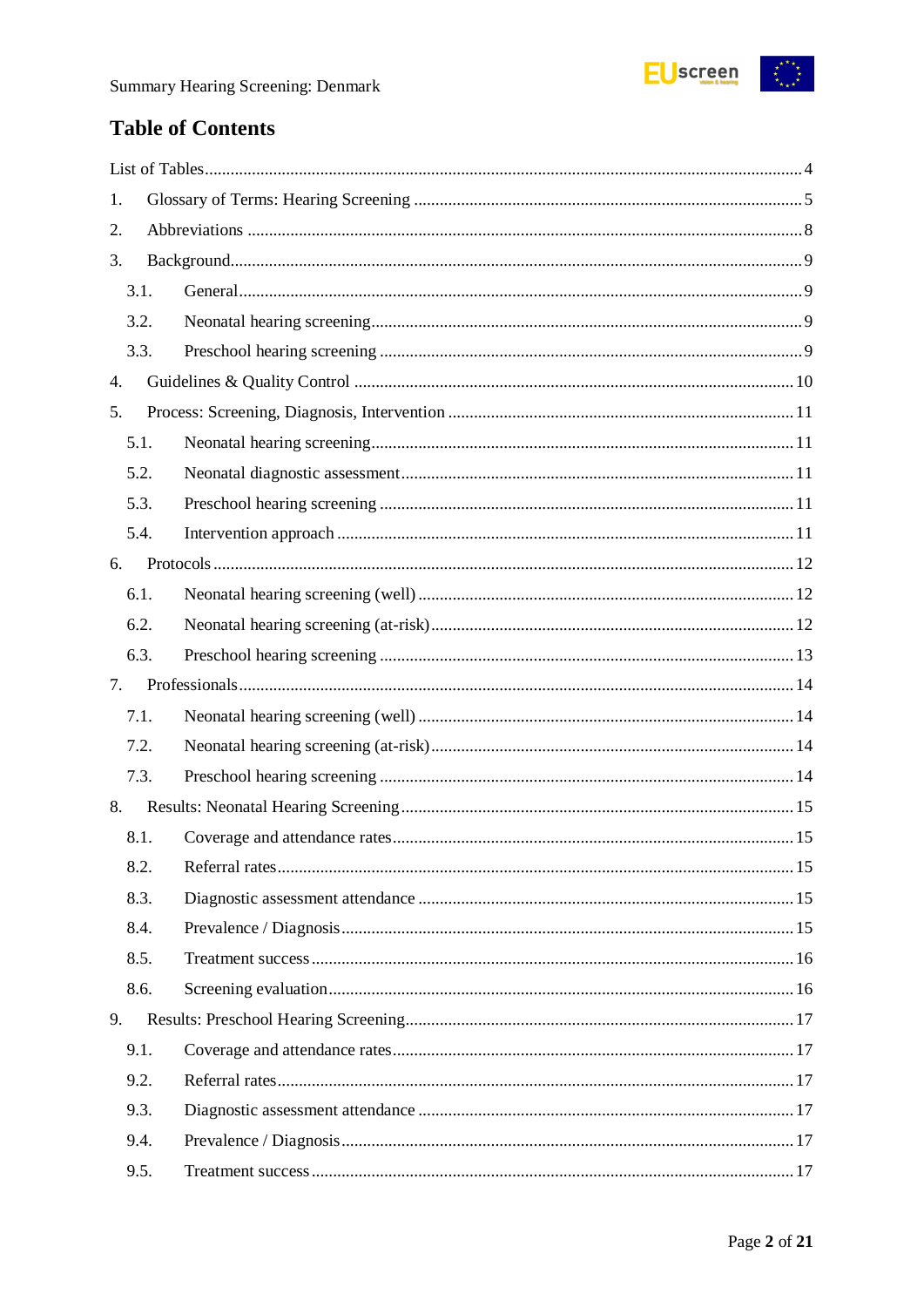

| 9.6.  |  |
|-------|--|
| 10.   |  |
| 10.1. |  |
| 10.2. |  |
| 10.3. |  |
| 10.4. |  |
| 10.5. |  |
| 10.6. |  |
| 11.   |  |
| 11.1. |  |
| 11.2. |  |
| 11.3. |  |
| 12.   |  |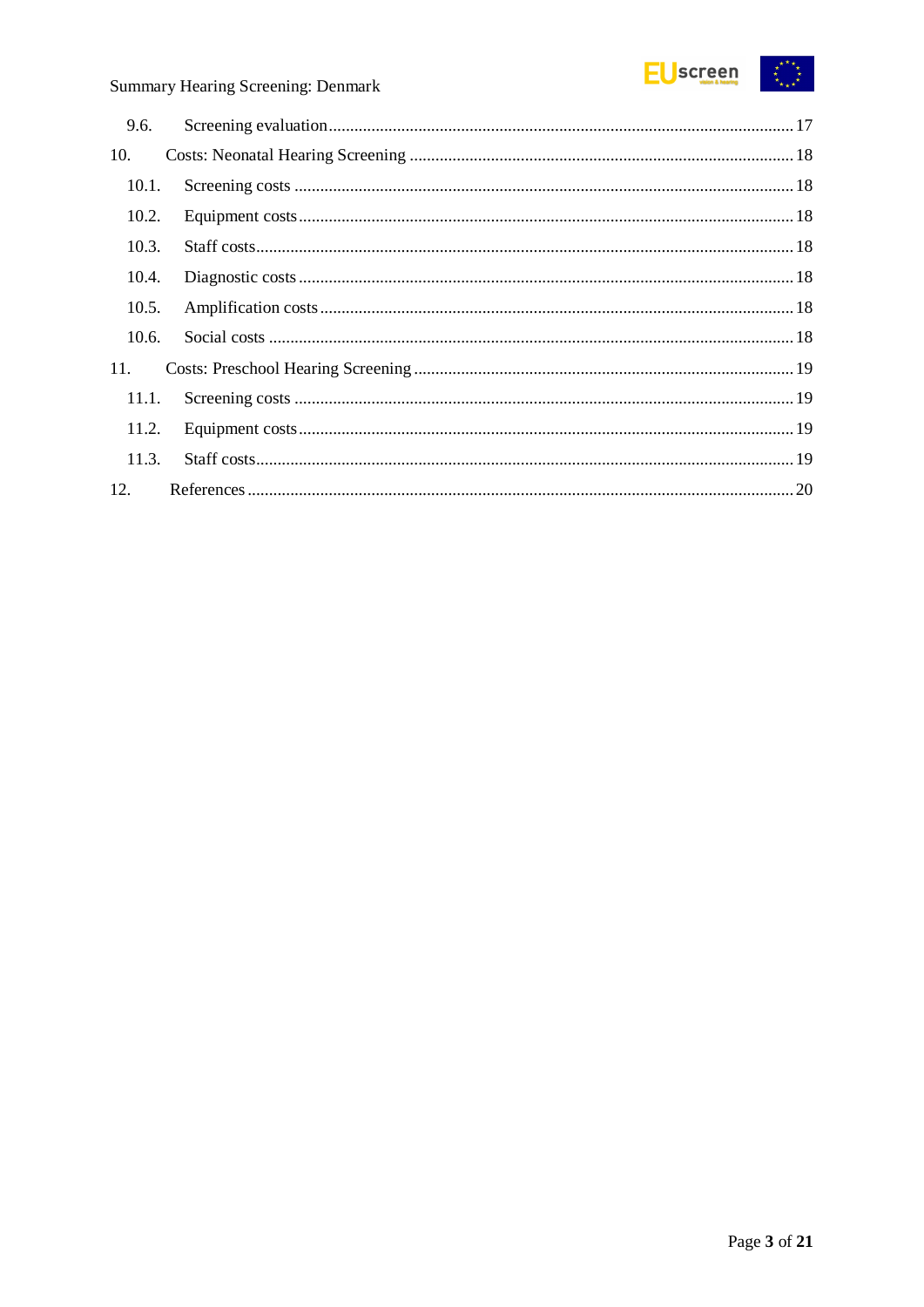

# <span id="page-3-0"></span>**List of Tables**

| <b>Table 3:</b> Referral rates for neonatal hearing screening (well babies) in Denmark (Pedersen, Moller, |  |
|-----------------------------------------------------------------------------------------------------------|--|
|                                                                                                           |  |
| <b>Table 4:</b> Prevalence of permanent hearing loss (well babies) in Denmark (Pedersen, Moller, Wetke, & |  |
|                                                                                                           |  |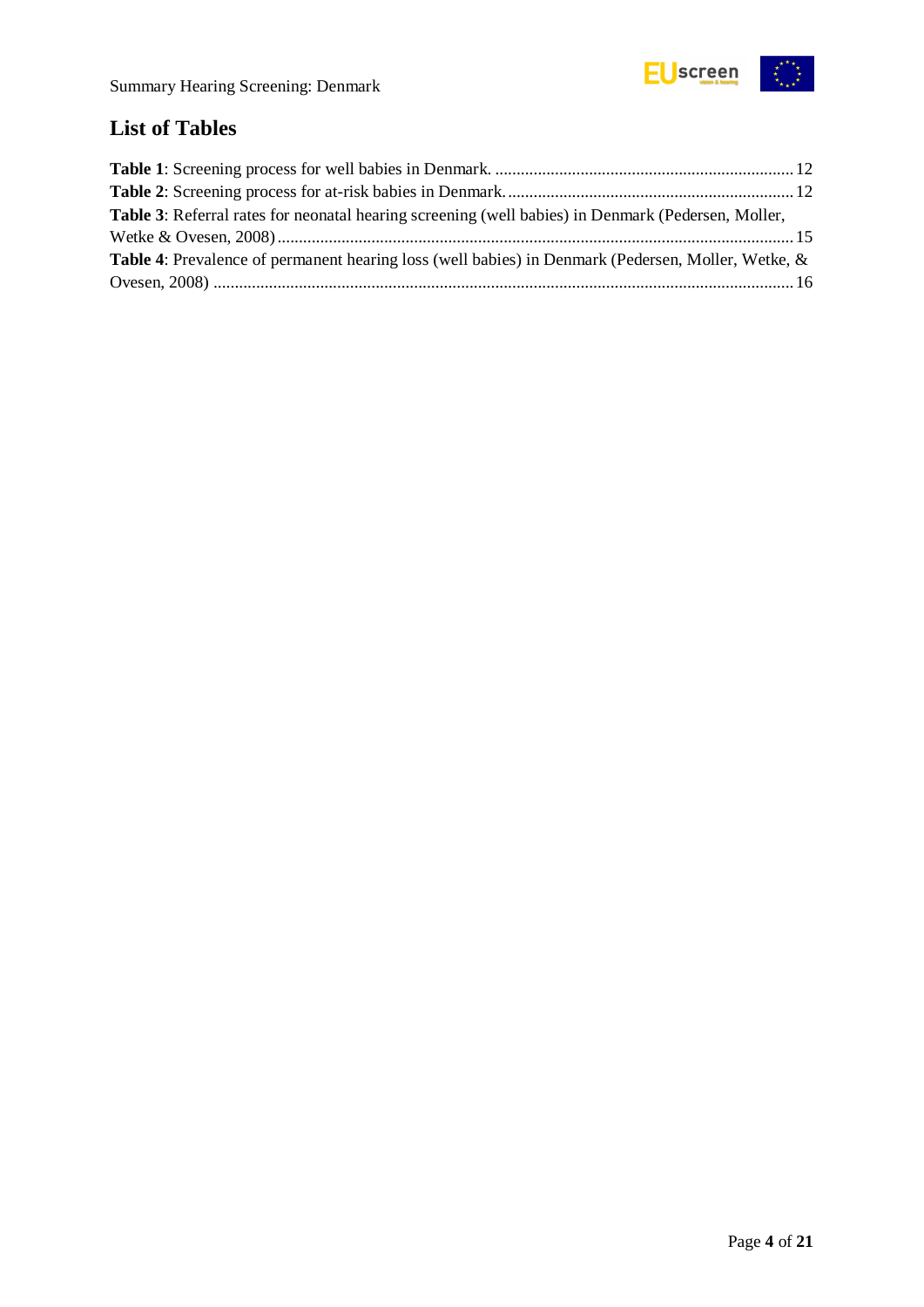# <span id="page-4-0"></span>**1. Glossary of Terms: Hearing Screening**

| <b>Abnormal test result</b>                     | A test result where a normal "pass" response could not be detected under<br>good conditions. The result on screening equipment may indicate "no<br>response," "fail," or "refer."                                                                                                                                                                                                                                                                                                                                                                                                                                                                                                                                                                                             |
|-------------------------------------------------|-------------------------------------------------------------------------------------------------------------------------------------------------------------------------------------------------------------------------------------------------------------------------------------------------------------------------------------------------------------------------------------------------------------------------------------------------------------------------------------------------------------------------------------------------------------------------------------------------------------------------------------------------------------------------------------------------------------------------------------------------------------------------------|
| <b>Attendance rate</b>                          | The proportion of all those invited for screening that are tested and receive<br>a result,<br>Invited for screening includes all those that are offered the<br>screening test.<br>Tested and receive a result could be a "pass" or "fail".<br>Attendance rate provides information on the willingness of families to<br>participate in screening.                                                                                                                                                                                                                                                                                                                                                                                                                             |
| <b>Attendance rate in</b><br>first year of life | See definition of Attendance rate.<br>The calculation cut-off is after <u>one year of life</u> .                                                                                                                                                                                                                                                                                                                                                                                                                                                                                                                                                                                                                                                                              |
| <b>Compliance with</b><br>referral (percentage) | The percentage of those who are referred from screening to a diagnostic<br>assessment that actually attend the first diagnostic assessment.<br>Percentage of compliance provides information on the willingness of                                                                                                                                                                                                                                                                                                                                                                                                                                                                                                                                                            |
|                                                 | families to attend the diagnostic assessment after referral from screening.                                                                                                                                                                                                                                                                                                                                                                                                                                                                                                                                                                                                                                                                                                   |
| <b>Coverage</b>                                 | The proportion of those eligible for screening that are tested and receive a<br>result within a specific time.<br>Eligible for screening includes those within the population that are<br>$\bullet$<br>covered under the screening or health care program.<br>Tested and receive a result could be a "pass" or "refer to<br>diagnostic assessment".<br>Specific time can be defined, such as 1 month after birth, 3 months<br>after birth, etc.<br>Coverage provides information on the overall effectiveness and timeliness<br>of a complete screening programme.<br>Factors such as being offered screening, willingness to participate, missed<br>screening, ability to complete the screen, and ability to document the<br>screening results will influence the coverage. |
| <b>Coverage in first</b><br>year of life        | See definition of Coverage.<br>The specific time is pre-defined as within the first year of life.<br>In other words, the coverage is the proportion of those eligible for<br>screening that complete the screening sequence to a final result within the<br>first year of life.                                                                                                                                                                                                                                                                                                                                                                                                                                                                                               |
| <b>False negatives</b>                          | The percentage of infants/children with a hearing loss (defined by the<br>target condition) that receive a result of "pass" during screening.                                                                                                                                                                                                                                                                                                                                                                                                                                                                                                                                                                                                                                 |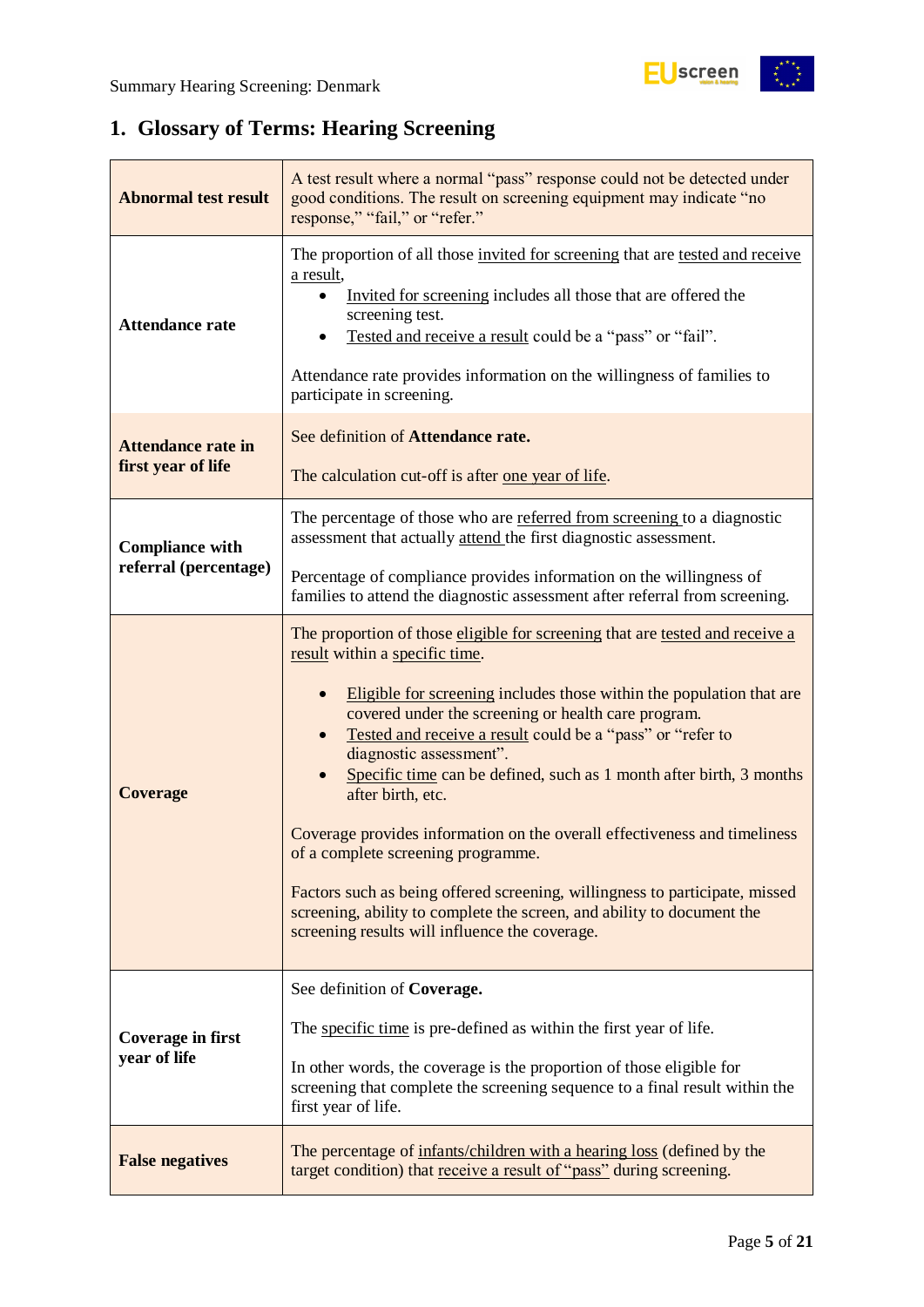

|                                             | Example: If 100 infants with hearing loss are screened, and 1 infant passes<br>the screening, the percentage of false negatives is 1%.                                                                 |  |  |
|---------------------------------------------|--------------------------------------------------------------------------------------------------------------------------------------------------------------------------------------------------------|--|--|
|                                             | The percentage of infants/children with normal hearing that receive a<br>result of "fail" from the final screening test.                                                                               |  |  |
| <b>False positives</b>                      | Example: If 100 infants with normal hearing are screened, and 3 infants<br>fail the screening and are referred for diagnostic assessment, the<br>percentage of false positives is 3%.                  |  |  |
| <b>Guidelines</b>                           | Recommendations or instructions provided by an authoritative body on the<br>practice of screening in the country or region.                                                                            |  |  |
| <b>Hearing screening</b><br>professional    | A person qualified to perform hearing screening, according to the practice<br>in your country or region.                                                                                               |  |  |
| <b>Inconclusive test</b><br>result          | A test result where a normal "pass" response could not be detected due to<br>poor test conditions.                                                                                                     |  |  |
| <b>Invited for screening</b>                | Offered screening.                                                                                                                                                                                     |  |  |
| <b>Outcome of hearing</b><br>screening      | An indication of the effectiveness or performance of screening, such as a<br>measurement of coverage rate, referral rate, number of infants detected,<br>etc.                                          |  |  |
| <b>Permanent hearing</b>                    | A hearing impairment that is <i>not</i> due to a temporary or transient condition<br>such as middle ear fluid.                                                                                         |  |  |
| loss                                        | Permanent hearing loss can be either sensorineural or permanent<br>conductive.                                                                                                                         |  |  |
| <b>Positive predictive</b>                  | The percentage of infants/children referred from screening who have a<br>confirmed hearing loss, as described by your protocol or guideline and<br>indicated in the Target Condition (see definition). |  |  |
| value                                       | For example, if 100 babies are referred from screening for diagnostic<br>assessment and 90 have normal hearing while 10 have a confirmed hearing<br>loss, the positive predictive value would be 10%.  |  |  |
| <b>Preschool or</b><br>(pre)school children | All children between 3-6 years of age.                                                                                                                                                                 |  |  |
| <b>Preschool or</b>                         | Screening that takes place during the time children are between 3-6 years<br>of age.                                                                                                                   |  |  |
| (pre)school screening                       | This refers to <i>any</i> hearing screening during this age. The location of the<br>screening is irrelevant to the definition.                                                                         |  |  |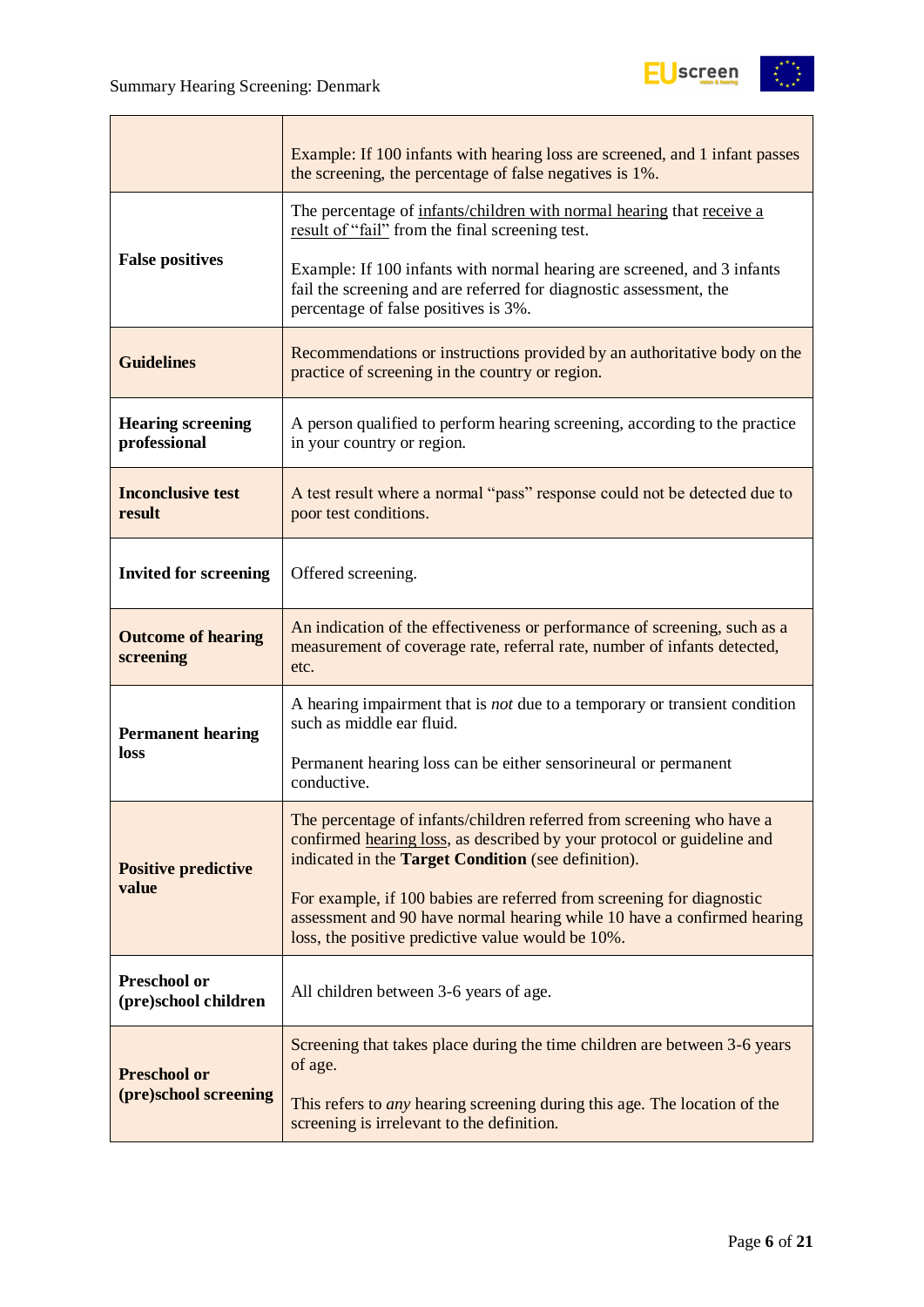

| <b>Prevalence</b>           | The number or percentage of individuals with a specific disease or<br>condition. Prevalence can either be expressed as a percentage, proportion,<br>or as the value per 1000 individuals within the same demographic.                                                                                                                                                                                             |  |  |
|-----------------------------|-------------------------------------------------------------------------------------------------------------------------------------------------------------------------------------------------------------------------------------------------------------------------------------------------------------------------------------------------------------------------------------------------------------------|--|--|
| <b>Programme</b>            | An organized system for screening, which could be based nationally,<br>regionally or locally.                                                                                                                                                                                                                                                                                                                     |  |  |
| <b>Protocol</b>             | Documented procedure or sequence for screening, which could include<br>which tests are performed, when tests are performed, procedures for<br>passing and referring, and so forth.                                                                                                                                                                                                                                |  |  |
| <b>Quality assurance</b>    | A method for checking and ensuring that screening is functioning<br>adequately and meeting set goals and benchmarks.                                                                                                                                                                                                                                                                                              |  |  |
| Referral criteria           | A pre-determined cut-off boundary for when an infant/child should be re-<br>tested or seen for a diagnostic assessment.                                                                                                                                                                                                                                                                                           |  |  |
|                             | For example, referral criteria may be "no response" at 35 dB nHL.                                                                                                                                                                                                                                                                                                                                                 |  |  |
| <b>Risk babies / Babies</b> | All infants that are considered to be at-risk or have risk-factors for hearing<br>loss according to the screening programme.                                                                                                                                                                                                                                                                                      |  |  |
| at-risk                     | Two common risk factors are admission to the neonatal-intensive care unit<br>(NICU) or born prematurely. However, other risk factors for hearing loss<br>may also be indicated in the screening programme.                                                                                                                                                                                                        |  |  |
|                             | The percentage of infants/children with hearing loss that are identified via<br>the screening program.                                                                                                                                                                                                                                                                                                            |  |  |
| <b>Sensitivity</b>          | For example, if 100 babies with hearing loss are tested, and 98 of these<br>babies are referred for diagnostic assessment while 2 pass the screening,<br>the sensitivity is 98%.                                                                                                                                                                                                                                  |  |  |
|                             | The percentage of infants/children with normal hearing that pass the<br>screening.                                                                                                                                                                                                                                                                                                                                |  |  |
| <b>Specificity</b>          | For example, if 100 babies with normal hearing are tested, and 10 of these<br>babies are referred for diagnostic assessment and 90 pass the screening, the<br>specificity is 90%.                                                                                                                                                                                                                                 |  |  |
| <b>Target condition</b>     | The hearing loss condition you are aiming to detect via your screening<br>programme. This includes:<br>The laterality of the condition, whether the program aims to detect<br>both unilateral and bilateral hearing loss or just bilateral hearing<br>loss.<br>The severity of the condition, whether the program aims to detect<br>hearing $loss \ge 30$ dB HL, $\ge 35$ dB HL, $\ge 40$ dB HL or $\ge 45$ dB HL |  |  |
| <b>Well, healthy babies</b> | Infants who are <i>not</i> admitted into the NICU or born prematurely.<br>Well, healthy babies may or may not have additional risk factors for<br>hearing loss, according to the procedures indicated in the specific<br>screening programme.                                                                                                                                                                     |  |  |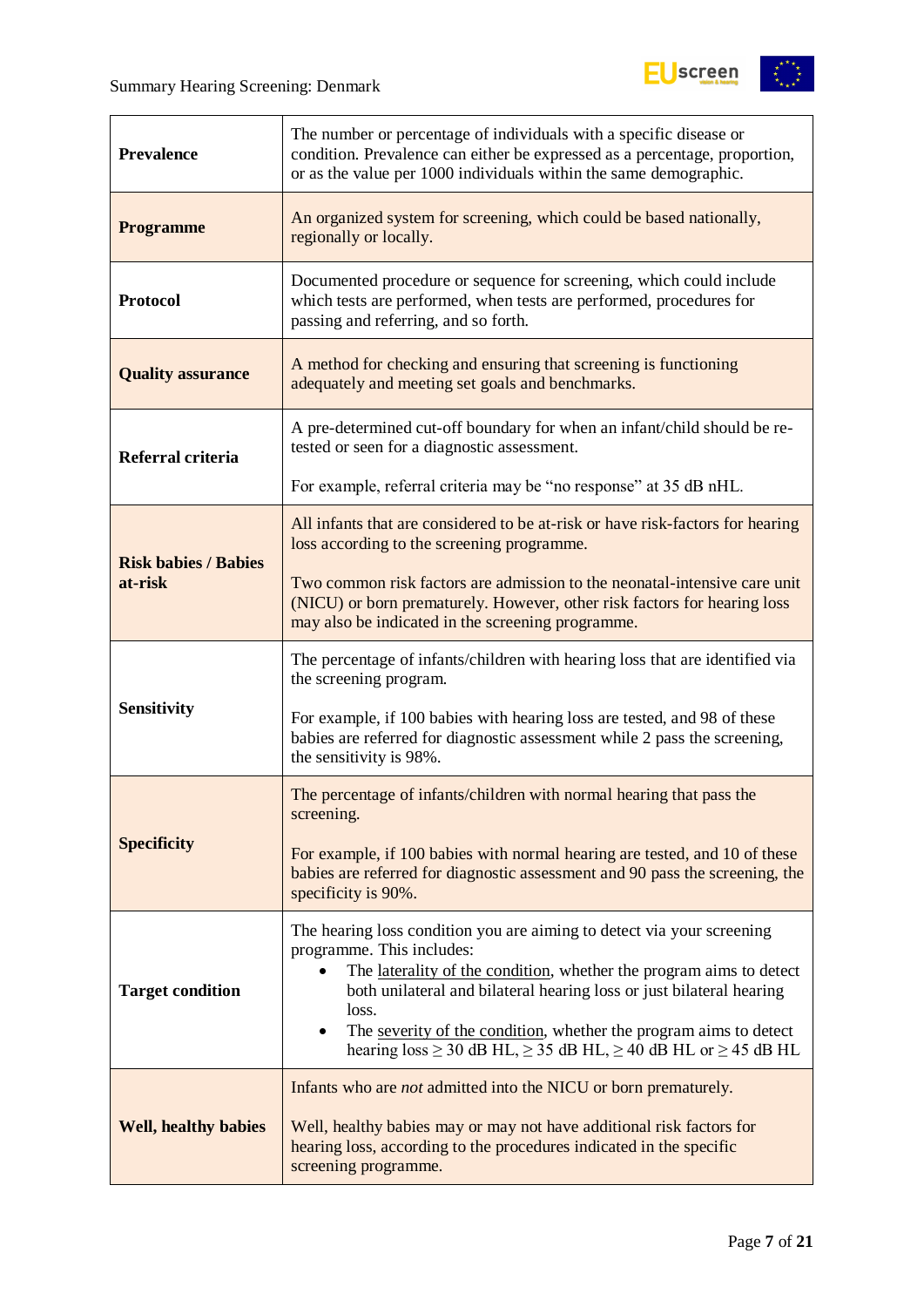

### <span id="page-7-0"></span>**2. Abbreviations**

- ABR auditory brainstem response
- aABR automatic auditory brainstem response
- ANSD auditory neuropathy spectrum disorder
- ASSR auditory steady-state response
- CI cochlear implant
- CMV cytomegalovirus
- dB HL decibel hearing level
- dB nHL decibel normalized hearing level
- dB SNR decibel signal-to-noise ratio
- DPOAE distortion product otoacoustic emissions
- HA hearing aid
- NICU neonatal intensive care unit
- OAE otoacoustic emissions
- TEOAE transient-evoked otoacoustic emissions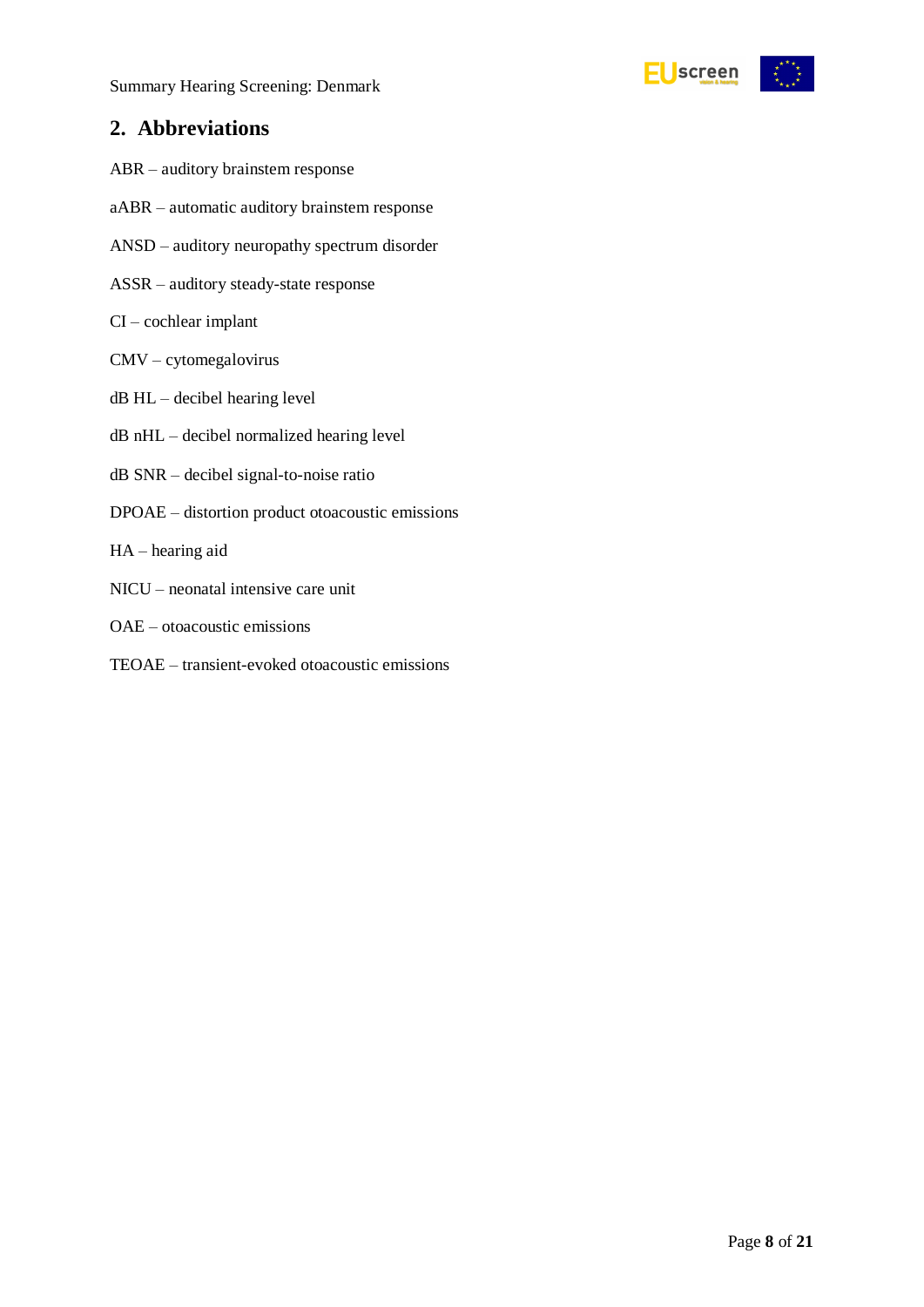

### <span id="page-8-0"></span>**3. Background**

In Denmark, neonatal hearing screening is implemented nationally. Individual regions are responsible for constructing their own protocols, but most regions follow the national guidelines with only some exceptions.

The following report contains information with regards to hearing screening in the entire country of Denmark.

#### <span id="page-8-1"></span>**3.1. General**

The country of Denmark has an area of 42 933 km<sup>2</sup> with a population of 5 806 081 as of January 2019. (Statistics Denmark, 2019). In Denmark, each birth be registered. The number of live births in Denmark was 61 476 in 2018 (Statistics Denmark, 2019).

The World Bank income classification categorizes Denmark as a high-income country (The World Bank, 2018). The gross domestic product (GDP) per capita in 2017 was  $\epsilon$ 50 655 (Statistics Denmark, 2019).

From the World Health Organization (WHO) Global Health Expenditure Database, health expenditure in Denmark in 2015 was 5469 USD or €4839 per capita (World Health Organization, 2018).

Data acquired from the 2016 United Nations Demographic Yearbook indicates an infant mortality rate of 3.7 per 1000 for the country of Denmark in 2015 (United Nations Statistics Division, 2016).

#### <span id="page-8-2"></span>**3.2. Neonatal hearing screening**

In Denmark, neonatal hearing screening is conducted universally, with all babies in the country having access to hearing screening, though participation is not obligatory for parents. Neonatal hearing screening started in Denmark in 2005 and was also fully implemented across the country for both well babies and at-risk babies in 2005. Neonatal hearing screening is funded through municipalities or the individual province/region in Denmark and is embedded in the Preventive Child Health Care screening system.

Neonatal hearing screening is organized by the Danish Health Authority. Though national guidelines are available, regional protocols may vary slightly. For example, OAE is used as a screening tool in Denmark, except in the Central Region of where aABR is used. The staff that perform the screening may vary across regions, as may the time between each screening step and between screening referral and diagnostic assessment.

#### <span id="page-8-3"></span>**3.3. Preschool hearing screening**

There is no preschool hearing screening programme in Denmark.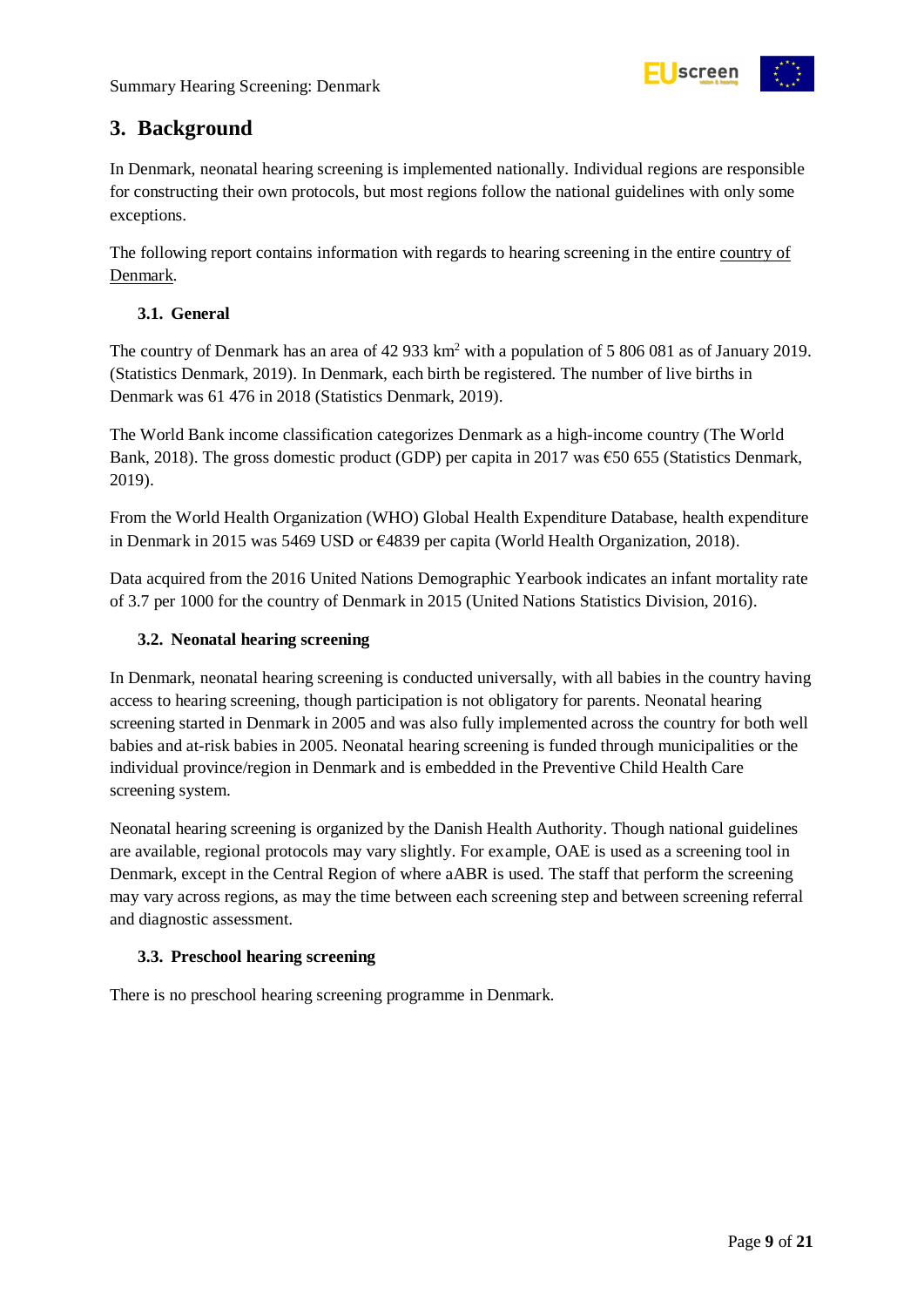

# <span id="page-9-0"></span>**4. Guidelines & Quality Control**

National guidelines for child health care exist in Denmark, including the national hearing screening guidelines (Sundhedsstyrelsen, 2004).

The content of the general hearing screening programme was decided on by the Danish Health Authority, and has not been revised since implementation in 2005. However, the Danish Health Authority would be responsible for making revisions in the future.

Quality assurance of hearing screening programs is not imposed by the government, though information is collected about hearing screening outcomes by the Danish Health Authority via the Danish National Patient Register.

Annual reports are not available for Denmark, though the Danish Health Authority have conducted two quality assurance evaluations since implementation in 2005. One was published in 2007 (Sundhedsstyrelsen, 2007) and follow-up evaluation in 2010 (Sundhedsstyrelsen, 2010).

Studies have been performed on hearing screening in Denmark, including its effectiveness (Konrádsson, Kjaerboel, & Boerch, 2007; Pedersen, Moller, Wetke, & Ovesen, 2008).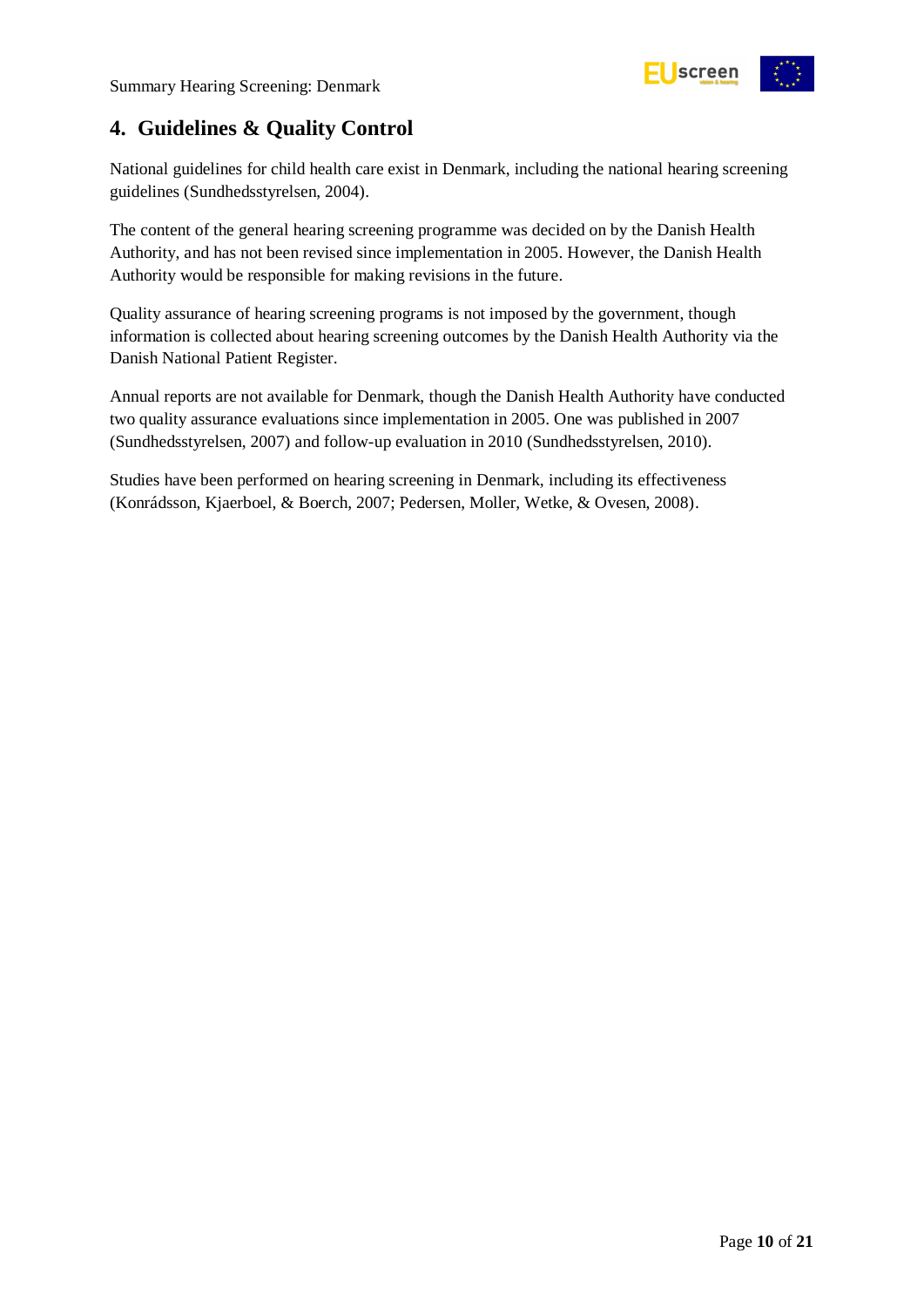

# <span id="page-10-0"></span>**5. Process: Screening, Diagnosis, Intervention**

#### <span id="page-10-1"></span>**5.1. Neonatal hearing screening**

In Denmark, screening protocols are defined for well infants and at-risk infants. Well babies and atrisk babies are screened in the hospital. According to Statens Serum Institut, 98% of infants are born in the hospital where the average length of stay after delivery is 1 day. Families are invited to participate in screening by nurses, midwives, or doctors via oral information provided directly at the hospital or through an electronic letter.

At-risk infants are defined as those taking medications with ototoxic effects, low birthweight under 1500g, hereditary predisposition, syndromes where hearing loss can occur, and perinatal infections that can cause hearing loss. Aside from those with risk factors, infants admitted to the neonatal intensive care unit for more than 48 hours are also considered at-risk and screened using the at-risk protocol.

The prevalence of the CMV antibody is 20-30% among 1-year-olds (Statens Serum Institut, 2015). The prevalence of meningitis 0.002 to 0.004% per year (Statens Serum Institut, 2013).

Neonatal hearing screening for well babies should be completed before 30 days after birth. For infants at-risk, there is no age limit, but babies should be screened before discharge from the hospital.

The target condition for screening for both well babies and at-risk babies is a unilateral or bilateral hearing loss greater than 30 dB HL.

#### <span id="page-10-2"></span>**5.2. Neonatal diagnostic assessment**

The diagnostic assessment test performed after neonatal hearing screening referral is first, an aABR at 35 dB nHL, TEOAE and DPOAE. If no response is still detected, higher intensities on the aABR or a clinical ABR is performed.

The diagnostic assessment for well and at-risk infants should be completed before 3 months of age.

#### <span id="page-10-3"></span>**5.3. Preschool hearing screening**

Not applicable.

#### <span id="page-10-4"></span>**5.4. Intervention approach**

In Denmark, treatment options available include grommets, hearing aids, bone conductive devices, and cochlear implants. It is estimated that infants are fitted with hearing aids from less than 6 months of age or older, and that infants are fitted with cochlear implants from 6-12 months of age.

While there is no definite consensus on the fitting guidelines for hearing aids in Denmark, most audiologist tend to fit at least a 25 dB HL loss in one or both ears (congruent with the findings in Fitzpatrick, Roberts, Wittingham & Barreria-Nielsen, 2017).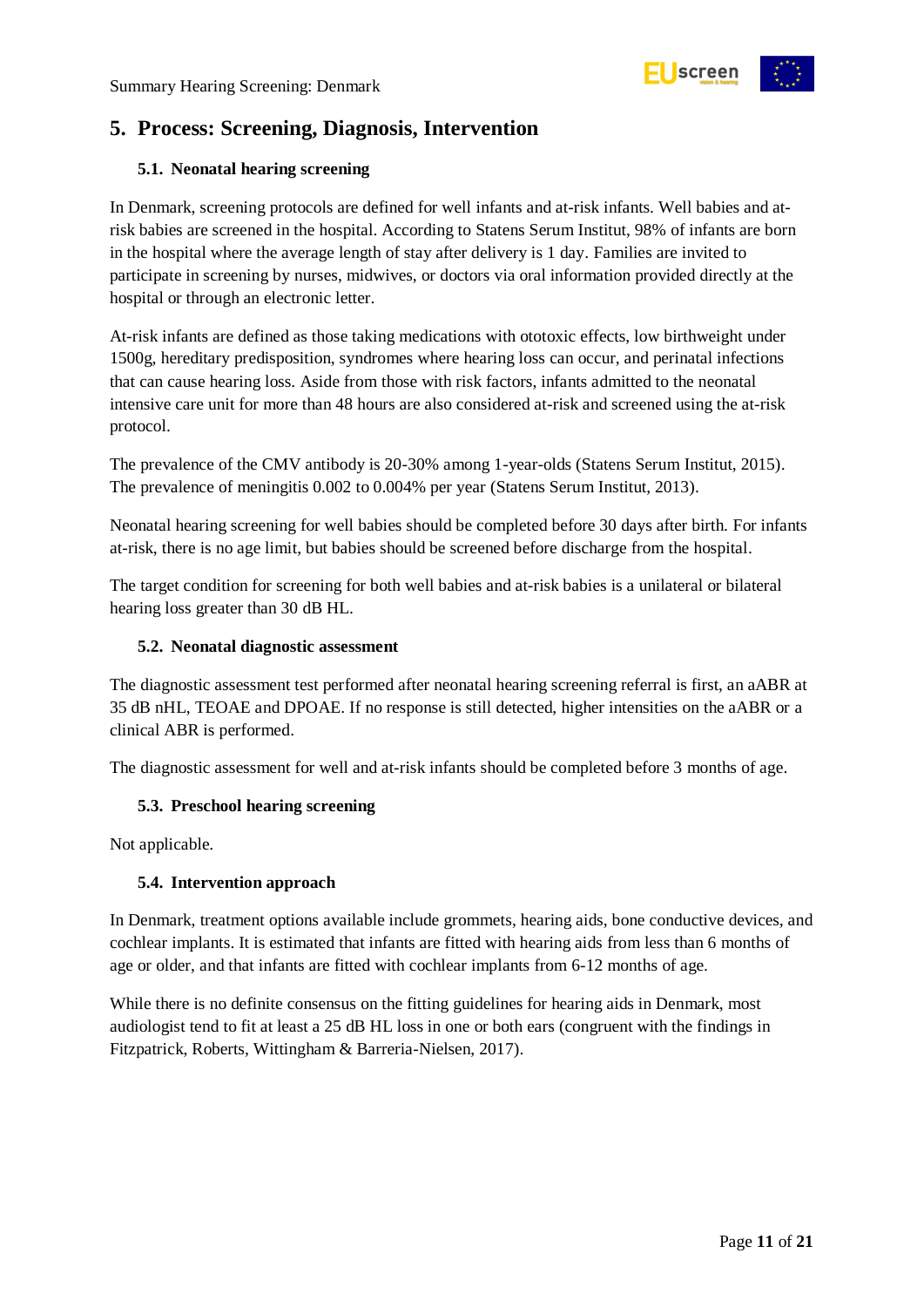

### <span id="page-11-0"></span>**6. Protocols**

Hearing screening protocols are described for neonatal hearing screening (well and at-risk) as well as for preschool hearing screening when applicable.

- The Test performed is the screening technique used
- The Age of the child is indicated in hours, days, months or years
- Referral criteria may be the lack of an OAE response at specified frequencies, a responsewaveform repeatability constant, the absence of an aABR response at a specified intensity, or an absent behavioural response at a specified intensity. Referral criteria may be defined within a protocol or limited based on the device used.
- The Device is the screening device used.
- Unilateral Referrals indicates whether children are referred if only one ear fails screening.
- The Location is where the screening takes place

#### <span id="page-11-1"></span>**6.1. Neonatal hearing screening (well)**

The neonatal hearing screening protocol for well babies is presented in Table 1. For all regions in Denmark except for the Central Region, OAE is performed at the first step. In Central Region Denmark, aABR is performed.

|                       |                                                   | <b>Referral</b>                  |               | <b>Unilateral</b> |                |
|-----------------------|---------------------------------------------------|----------------------------------|---------------|-------------------|----------------|
| <b>Test</b>           | Age                                               | criteria                         | <b>Device</b> | Referrals?        | Location       |
| $OAE1/aABR^{\dagger}$ | $<$ 24 hours to 10 days<br>after birth $\ddagger$ | 8x peaks of<br>alternating-signs | Accuscreen    | Yes               | Maternity ward |
| $OAE2 (+aABR*)$       | $<$ 30 days after birth                           | As above<br>$35$ dB nHL          | Accuscreen    | Yes               | Local hospital |

<span id="page-11-3"></span>**Table 1:** Screening process for well babies in Denmark.

† Central Region Denmark performs aABR at 35 dB nHL during the first step.

\* aABR is recommended at step 2 if available, in combination with repeat OAE screening.

‡ Though guidelines stipulate screening after 48 hours, screening is performed earlier than 48 hours (and even < 24 hours after birth), if mothers are discharged early.

#### <span id="page-11-2"></span>**6.2. Neonatal hearing screening (at-risk)**

The screening process for at-risk infants is presented in Table 2. It is recommended that both OAE and aABR are performed at the initial screening step. Infants that do not pass one or both tests are referred for diagnostic assessment.

Depending on the risk factors presented, infants that pass both screening tests may still be referred for follow-up assessment. These risk factors include, family history of hearing loss, syndromes associated with hearing loss, cranio-facial abnormalities, perinatal infections (CMV, rubella, or toxoplasmosis). Infants with other risk factors that pass both screening tests are discharged from the hearing screening programme.

<span id="page-11-4"></span>**Table 2:** Screening process for at-risk babies in Denmark.

| Test         | Age                                   | Refferal criteria <sup>†</sup> | <b>Device</b> | <b>Unilateral</b><br>Referrals? | Location         |
|--------------|---------------------------------------|--------------------------------|---------------|---------------------------------|------------------|
| $OAE + aABR$ | $\langle 30 \rangle$ days after birth | 8x peaks of                    | Accuscreen    | One or both                     | NICU / Audiology |
|              |                                       | alternating-signs              |               |                                 | department       |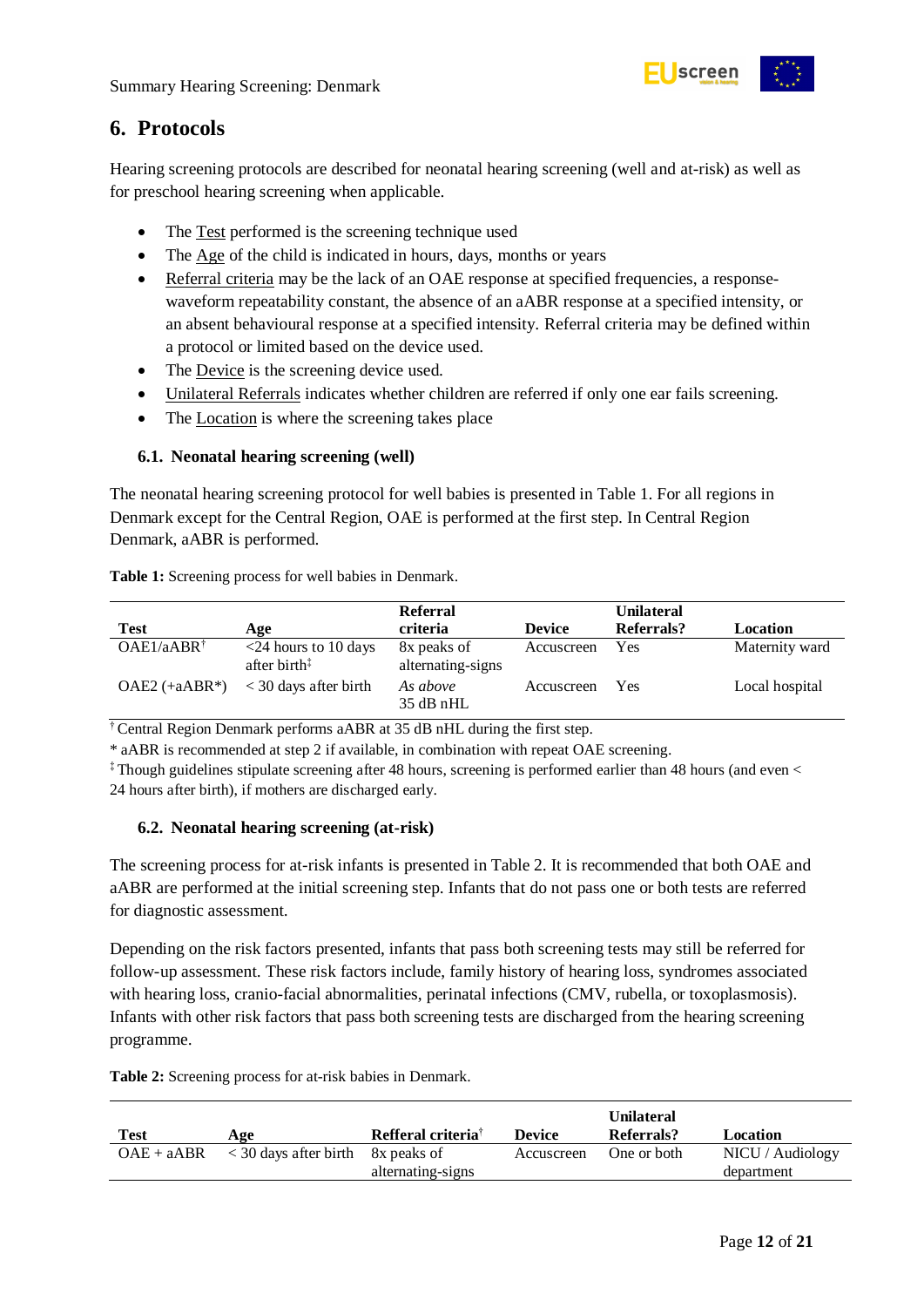

#### 35 dB nHL

<sup>†</sup> Depending on the risk factors presented, infants may be referred for a diagnostic assessment, despite having passed both OAE and aABR.

#### <span id="page-12-0"></span>**6.3. Preschool hearing screening**

There is no preschool hearing screening.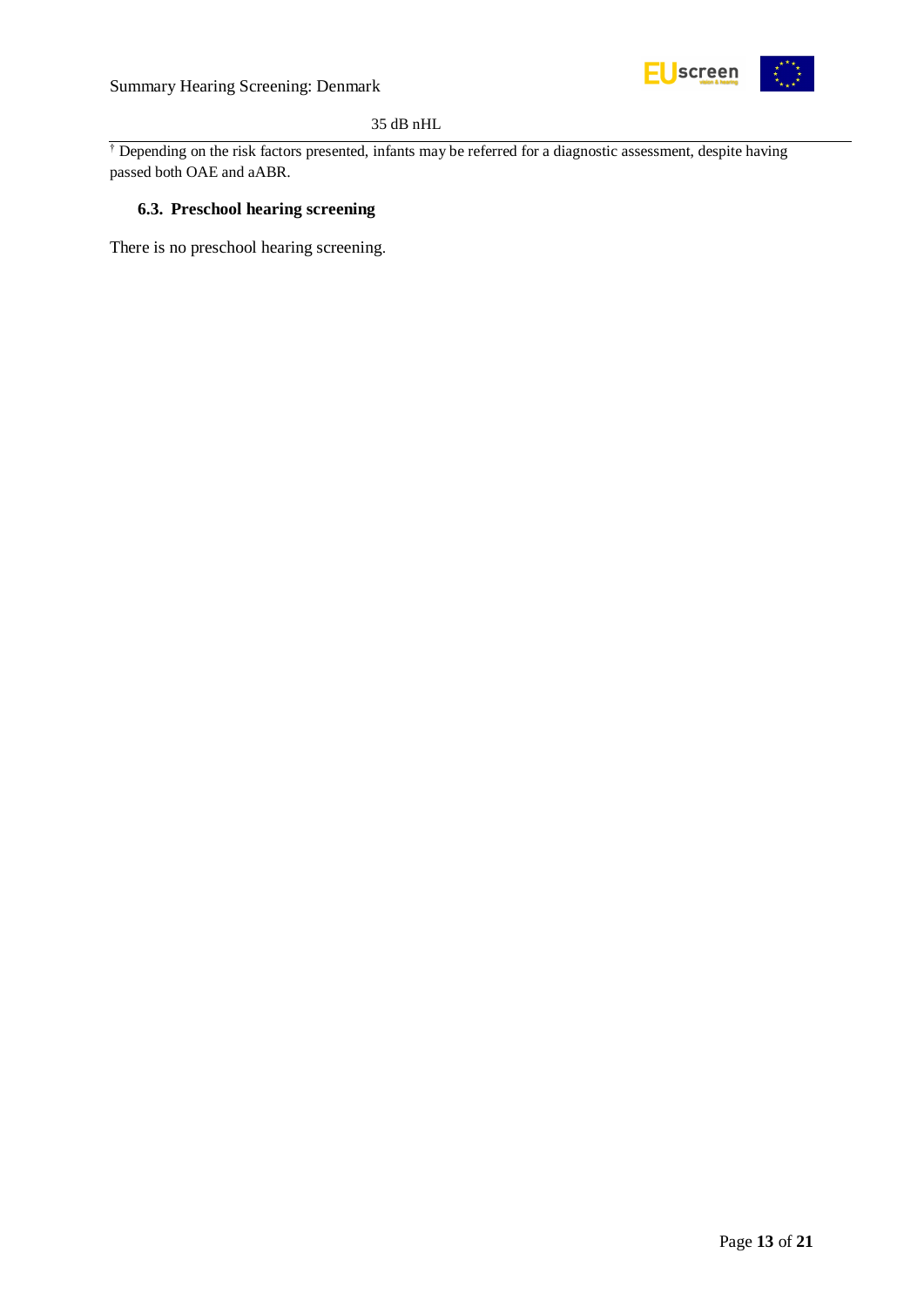

### <span id="page-13-0"></span>**7. Professionals**

#### <span id="page-13-1"></span>**7.1. Neonatal hearing screening (well)**

Screening for well babies is performed by bioanalysts, social and healthcare assistants, midwives or any other staff who has completed the training in neonatal hearing screening. The training is performed by local experienced staff over 2-3 days. If an update to equipment or education is required, the local coordinator for the region will be contacted.

#### <span id="page-13-2"></span>**7.2. Neonatal hearing screening (at-risk)**

Screening for at-risk infants is typically performed by local staff, as with well babies; however, regardless of the screening test result at-risk infants are referred and rescreened by staff in the audiology department.

#### <span id="page-13-3"></span>**7.3. Preschool hearing screening**

There is no preschool hearing screening.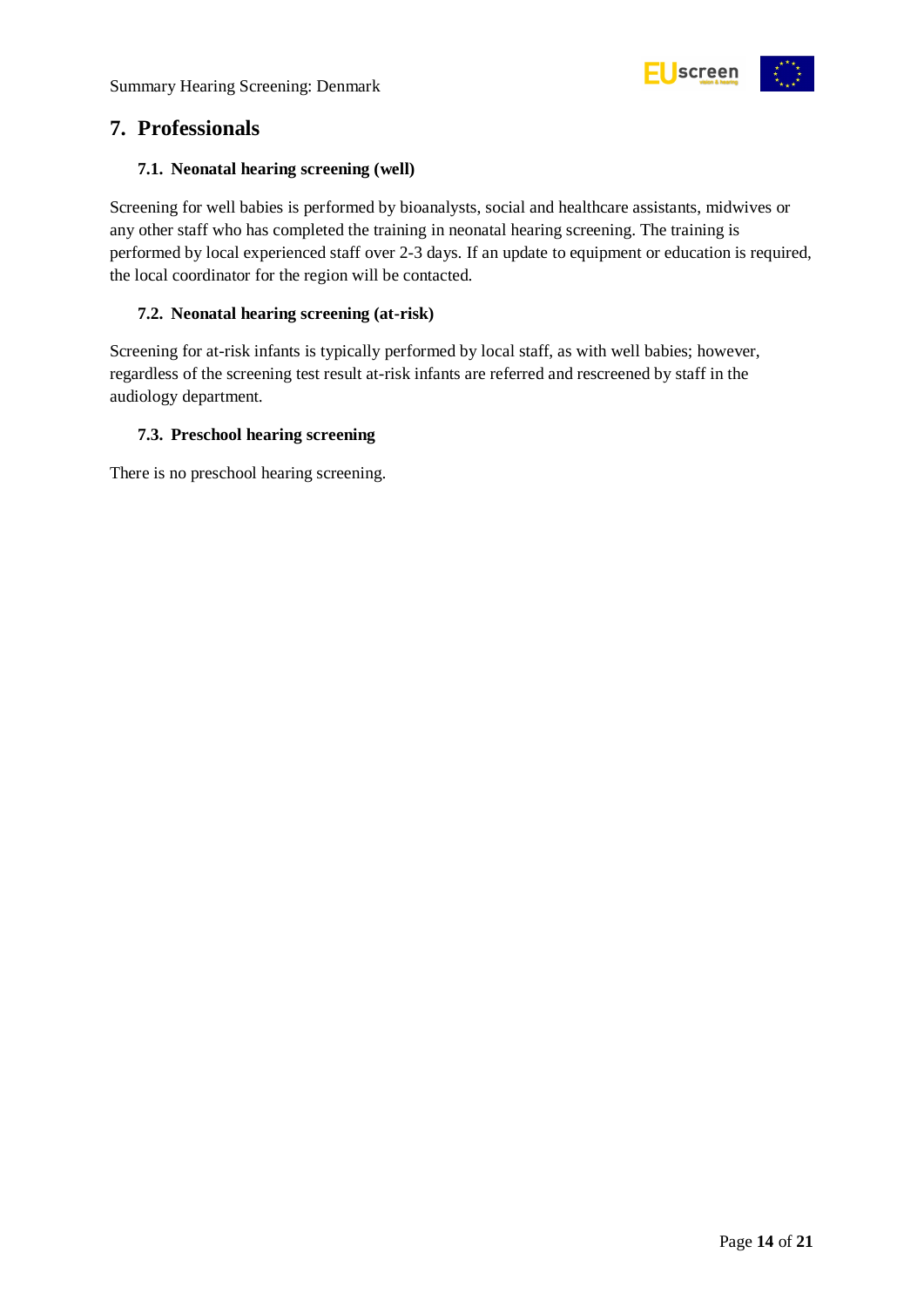

# <span id="page-14-0"></span>**8. Results: Neonatal Hearing Screening**

#### <span id="page-14-1"></span>**8.1. Coverage and attendance rates**

In Denmark, the coverage rate for well babies within the first 30 days was 76.2% in 2016 (Danish National Patient Register, 2016 data), and 74% in 2009 according to the 2010 report (Sundhedsstyrelsen, 2010). Figures may be underestimated due to lack of reporting to the national register and changes to the electronic patient record platforms.

The number of infants that missed being *offered* screening is not specified, and therefore, attendance rate is not known.

The coverage rate for well babies across the calendar year (i.e., number of infants screened / births) was 85% in 2009 (Sundhedsstyrelsen, 2010).

#### <span id="page-14-2"></span>**8.2. Referral rates**

Pass rates for neonatal hearing screening for well babies are derived from a controlled study comparing OAE to aABR screening during the first step. In total, 1656 infants participated and were screened with both techniques, first aABR and then TEOAE (Pedersen, Moller, Wetke, & Ovesen, 2008).

<span id="page-14-5"></span>**Table 3:** Referral rates for neonatal hearing screening (well babies) in Denmark (Pedersen, Moller, Wetke & Ovesen, 2008)

| Test          | <b>Referral Rate</b> |
|---------------|----------------------|
| OAE1          | 11%                  |
| $/a$ ABR1     | 4%                   |
| $OAE2 + aABR$ | N/A                  |

Referral rates assume 100% attendance. Rates reflect the number of infants referred out of the number of infants screened at each step.

In total, the referral rate for well babies to a diagnostic assessment after the screening process is 2.21% with +/- 0.08% from 2011 to 2017 (Danish National Patient Register, 2011-2017 data).

The referral rate for at-risk babies to a diagnostic assessment after the screening process is unknown.

#### <span id="page-14-3"></span>**8.3. Diagnostic assessment attendance**

The compliance rate for a diagnostic assessment after neonatal hearing screening is unknown; however, the representative indicates that compliance is not an issue in Denmark. The percentage of well or at-risk babies who actually received a diagnostic assessment in Denmark is unknown.

#### <span id="page-14-4"></span>**8.4. Prevalence / Diagnosis**

The prevalence values of permanent hearing loss among neonates in Denmark is presented in

[Table](#page-15-3) 4, based on a sample of 1637 infants screened (Pedersen, Moller, Wetke, & Ovesen, 2008). The sample was well infants with no known risk factors for hearing loss, with the exception of two infants admitted to the NICU; these two infants passed screening. Therefore, it can be assumed that prevalence values in Table 4 represents that for well infants with no known risk factors: however, the small sample size for determining prevalence should be noted.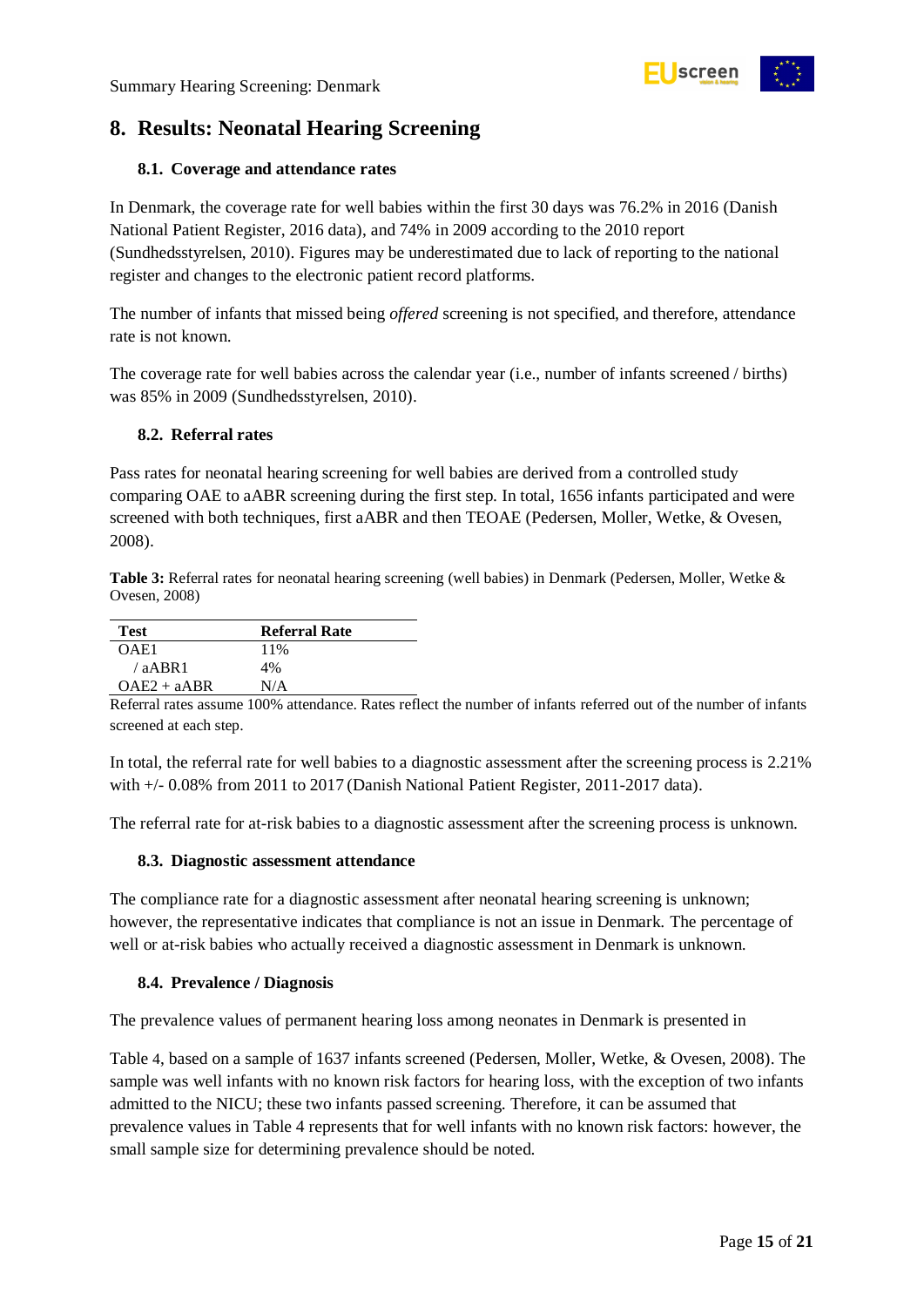

<span id="page-15-3"></span><span id="page-15-2"></span>**Table 4:** Prevalence of permanent hearing loss (well babies) in Denmark (Pedersen, Moller, Wetke, & Ovesen, 2008)

|                                           | <b>Bilateral</b> |                 | Unilateral   |           |
|-------------------------------------------|------------------|-----------------|--------------|-----------|
|                                           | $>$ 35 dB HL     | $\geq 80$ dB HL | $>$ 35 dB HL | $> 80$ HL |
| Prevalence (per 1000)                     | 0.6              |                 |              |           |
| (Pedersen, Moller, Wetke, & Ovesen, 2008) |                  |                 |              |           |

The percentage of infants diagnosed with permanent hearing loss in Denmark after neonatal hearing screening is the same data as those used for prevalence in Table 4.

The prevalence of bilateral auditory neuropathy in well or at-risk-babies is unknown.

#### <span id="page-15-0"></span>**8.5. Treatment success**

It is unknown how many children are fitted with hearing aids each year in Denmark. It is estimated that around 50 children with hearing impairment are fitted with cochlear implants per year in Denmark.

#### <span id="page-15-1"></span>**8.6. Screening evaluation**

The false negative rate for neonatal hearing screening is unknown. False positive rates are also unknown, though assumptions can be made. If the total prevalence rate of bilateral and unilateral hearing loss  $\geq$  40 dB HL is 0.3% (Pedersen, Moller, Wetke, & Ovesen, 2008) and the referral rate is approximately 2.21% (Danish National Patient Register, 2011-2017 data), then assuming a 0% false negative rate, the false positive rate can be calculated to be approximately 2%.

Sensitivity, specificity, and positive predictive values are unknown.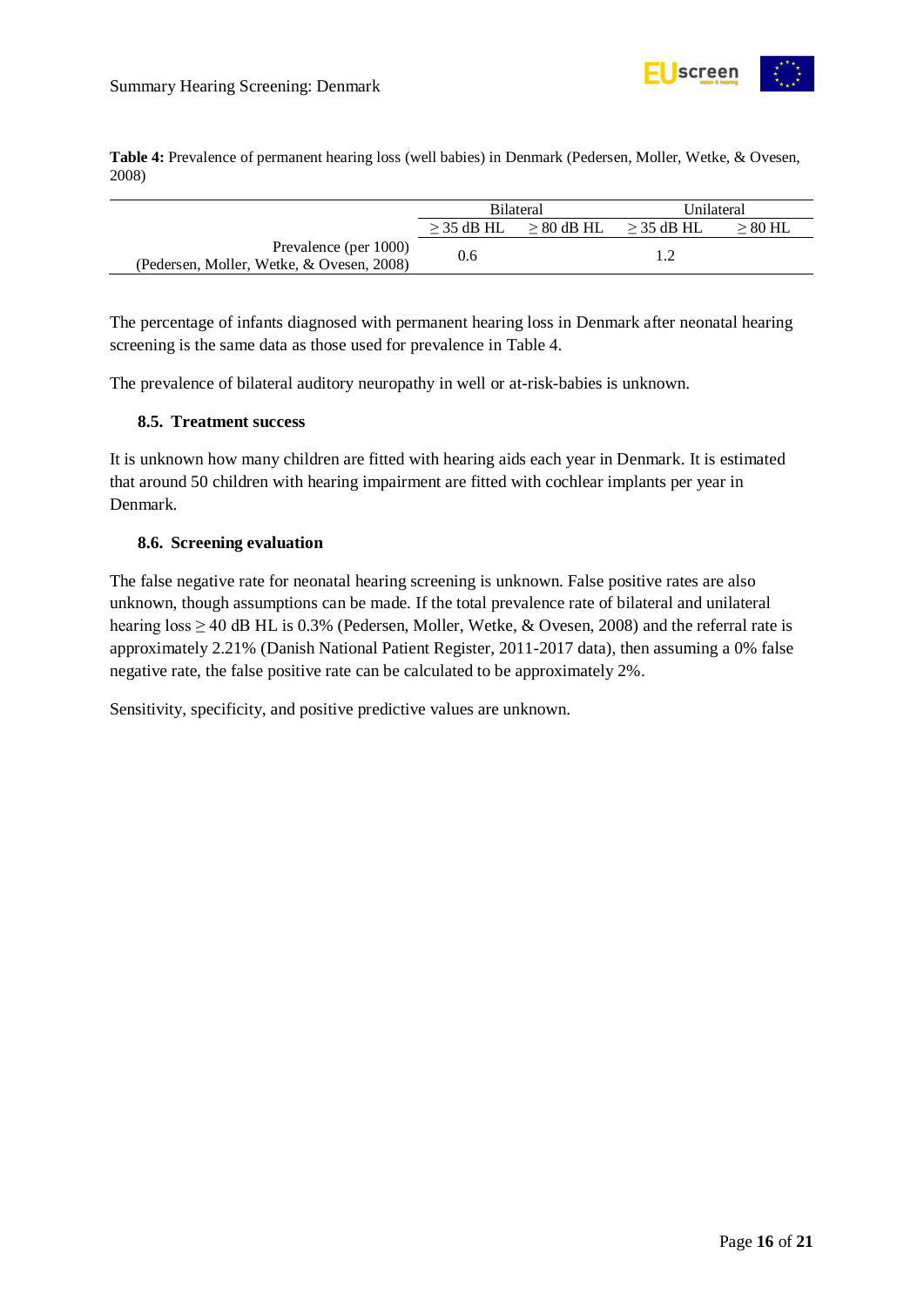

# <span id="page-16-0"></span>**9. Results: Preschool Hearing Screening**

#### <span id="page-16-1"></span>**9.1. Coverage and attendance rates**

Not applicable.

#### <span id="page-16-2"></span>**9.2. Referral rates**

Not applicable.

#### <span id="page-16-3"></span>**9.3. Diagnostic assessment attendance**

Not applicable.

#### <span id="page-16-4"></span>**9.4. Prevalence / Diagnosis**

Not applicable.

#### <span id="page-16-5"></span>**9.5. Treatment success**

Not applicable.

#### <span id="page-16-6"></span>**9.6. Screening evaluation**

Not applicable.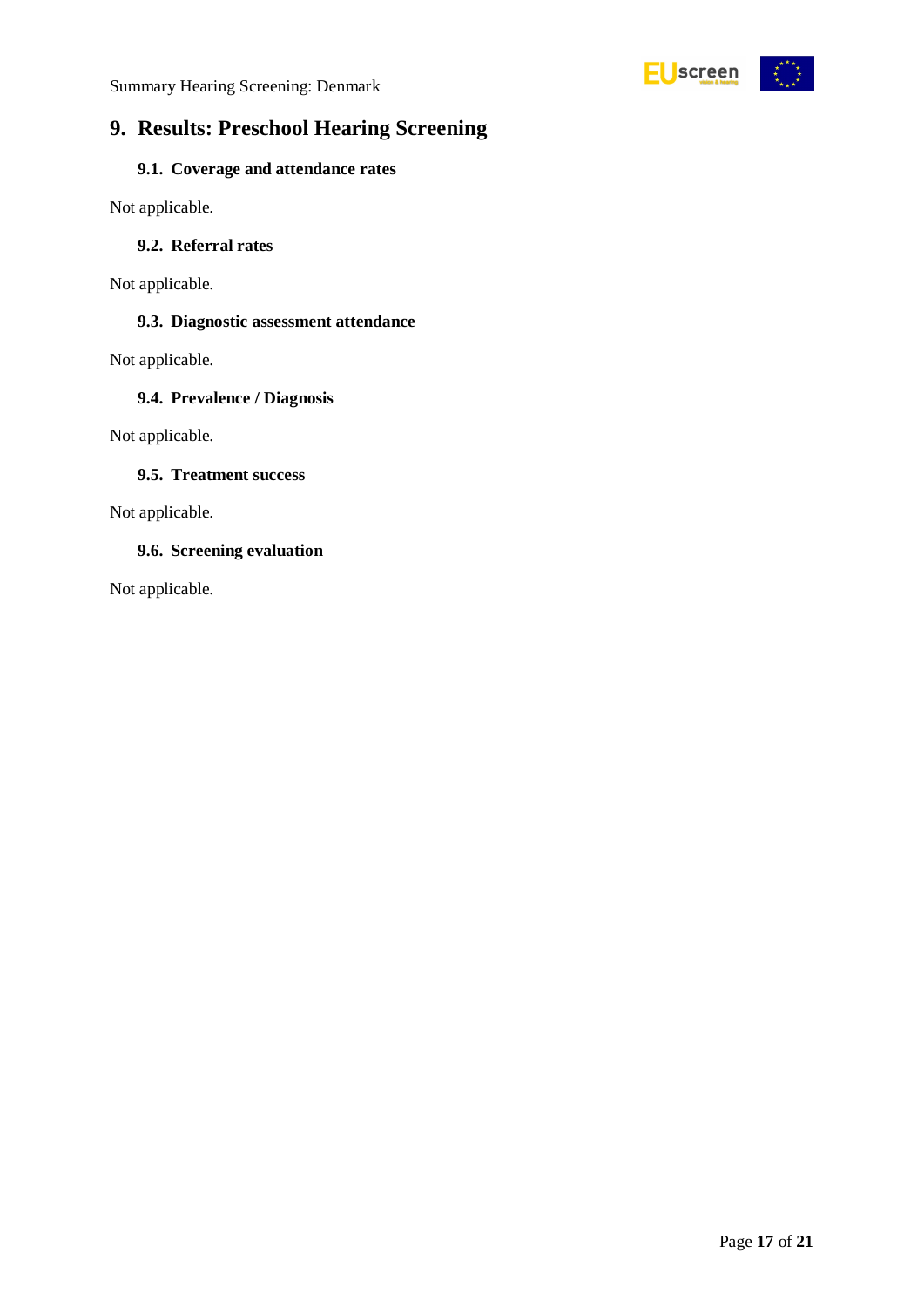

# <span id="page-17-0"></span>**10. Costs: Neonatal Hearing Screening**

There has not been a cost effectiveness analysis completed in Denmark.

#### <span id="page-17-1"></span>**10.1. Screening costs**

Recent data on neonatal hearing screening costs are unavailable; though data from the 2007 report indicates average national screening costs of 195 DKK ( $\epsilon$ 26.13) per primary screen (Sundhedsstyrelsen, 2007).

#### <span id="page-17-2"></span>**10.2. Equipment costs**

Costs for equipment, maintenance and replacement are unknown. The costs for aABR disposables are €1 per screen, and the costs for TEOAE disposables are negligible.

#### <span id="page-17-3"></span>**10.3. Staff costs**

The number of screening professionals per one million people in Denmark is unknown. The salary costs per year for hearing screening professionals is  $638\,000$  to  $652\,000$  per year or  $620-27$  per hour. The training costs are unknown.

#### <span id="page-17-4"></span>**10.4. Diagnostic costs**

The cost for a diagnostic assessment is not provided.

#### <span id="page-17-5"></span>**10.5. Amplification costs**

In Denmark, all eligible children are treated for hearing impairment.

According to the Diagnosis-Related Group (DRG) tariffs for 2018, the running expenditure for unilateral cochlear implantation is 163 136 DKK ( $E21 862$ ) and for bilateral cochlear implantation is 314 849 DKK (€42 193). Hearing aid intervention costs are unknown.

#### <span id="page-17-6"></span>**10.6. Social costs**

There are 2 specialized schools in Denmark for deaf and hard-of hearing students. The number of children that attend these schools is unknown. Special support is also available in mainstream schools for deaf and hard of hearing students (hoerelse.info; Videnscenter for hørehandicap, 2007).

The costs for special schools or support are also unknown.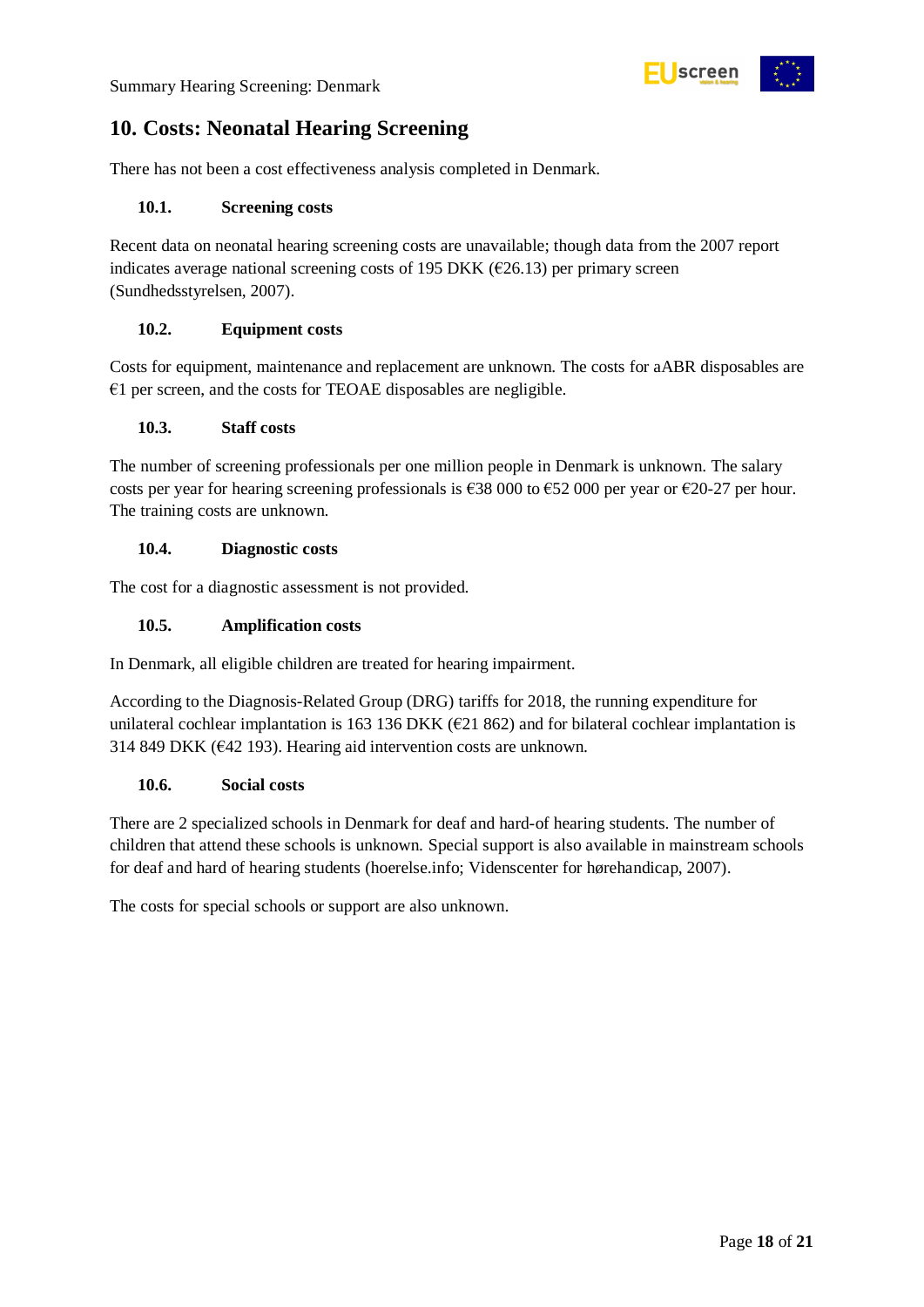

# <span id="page-18-0"></span>**11. Costs: Preschool Hearing Screening**

### <span id="page-18-1"></span>**11.1. Screening costs**

Not applicable.

#### <span id="page-18-2"></span>**11.2. Equipment costs**

Not applicable.

<span id="page-18-3"></span>**11.3. Staff costs**

Not applicable.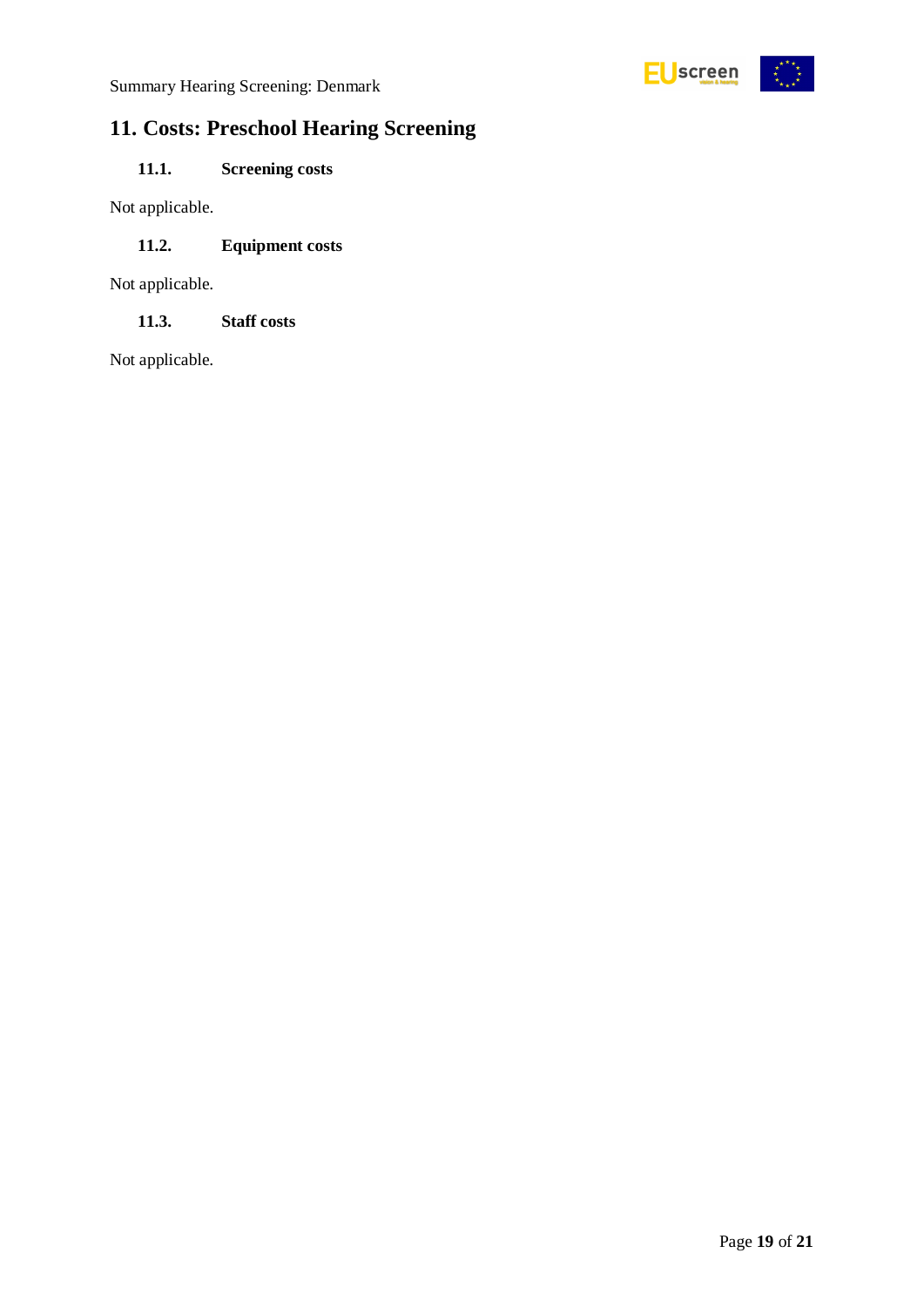

### <span id="page-19-0"></span>**12. References**

- (n.d.). *Danish National Patient Register, 2011-2017 data.*
- (n.d.). *Danish National Patient Register, 2016 data.*
- Fitzpatrick, E. M., Roberts, C., Whittingham, J., & Barreira-Nielsen, C. (2017). Amplification decisions for children with mild bilateral and unilateral hearing loss. *Canadian Journal of Speech-Langugage Pathology and Audiology, 41*(2), 203-226.
- hoerelse.info. (n.d.). Retrieved from Skole og undervisning: https://hoerelse.info/skole-ogundervisning
- Konrádsson, K. S., Kjaerboel, E., & Boerch, K. (2007). Introducing universal newborn hearing screening in Denmark: Preliminary results from the city of Copenhagen. *Audiological Medicine, 5*(3), 176-181.
- Pedersen, L., Moller, T. R., Wetke, R., & Ovesen, T. (2008). [Neonatal hearing screening. A comparison of automatic auditory brainstem audiometry and otoacoustic emissions]. *Ugeskrift for Laeger, 170*(8), 642-646.
- Statens Serum Institut. (2013). *Meningococcal disease 2012*. Retrieved from EPI-NEWS: Monitoring and prevention of communicable diseases: https://www.ssi.dk/Aktuelt/Nyhedsbreve/EPI-NYT/2013/Uge 37 - 2013.aspx
- Statens Serum Institut. (2015). *Cytomegalovirus (CMV) antibody (total, IgM) (R No. 281)*. Retrieved from Statens Serum Institut, Diagnostics: https://www.ssi.dk/Diagnostik/DiagnostiskHaandbog/200-299/281.aspx
- Statistics Denmark. (2019). *BIRTHS*. Retrieved from Statistics Denmark: http://www.dst.dk/en/Statistik/emner/priser-og-forbrug/forbrugerpriser
- Statistics Denmark. (2019). *KEY FIGURES, REGIONAL ACCOUNTS*. Retrieved from Statistics Denmark: https://www.dst.dk/en/Statistik/emner/nationalregnskab-og-offentligefinanser/regionale-regnskaber/noegletal-regionale-regnskaber
- Statistics Denmark. (2019). *POPULATION AND POPULATION PROJECTIONS*. Retrieved from Statistics Denmark: https://www.dst.dk/en/Statistik/emner/befolkning-og-valg/befolkning-ogbefolkningsfremskrivning
- Sundhedsstyrelsen. (2004). *Sundhedsstyrelsens retningslinier af 12. august 2004 for neonatal hørescreening.* København: Sundhedsstyrelsen. Retrieved February 26, 2018, from http://www.sst.dk/~/media/D8101DC05B7A430BA14675A61495AB56.ashx.
- Sundhedsstyrelsen. (2007). *Evaluering af den neonatale hørescreeningsindsats.* København: Sundhedsstyrelsen. Retrieved February 26, 2018, from http://sundhedsstyrelsen.dk/~/media/5E88A1B21A064CFE9FE1877A55700D8F.ashx
- Sundhedsstyrelsen. (2010). *Opfølgende evaluering af den neonatale hørescreeningsindsats.* København: Sundhedsstyrelsen. Retrieved February 26, 2018, from http://sundhedsstyrelsen.dk/~/media/162ACFD8D7DE41F59E225B17F63AEA0F.ashx